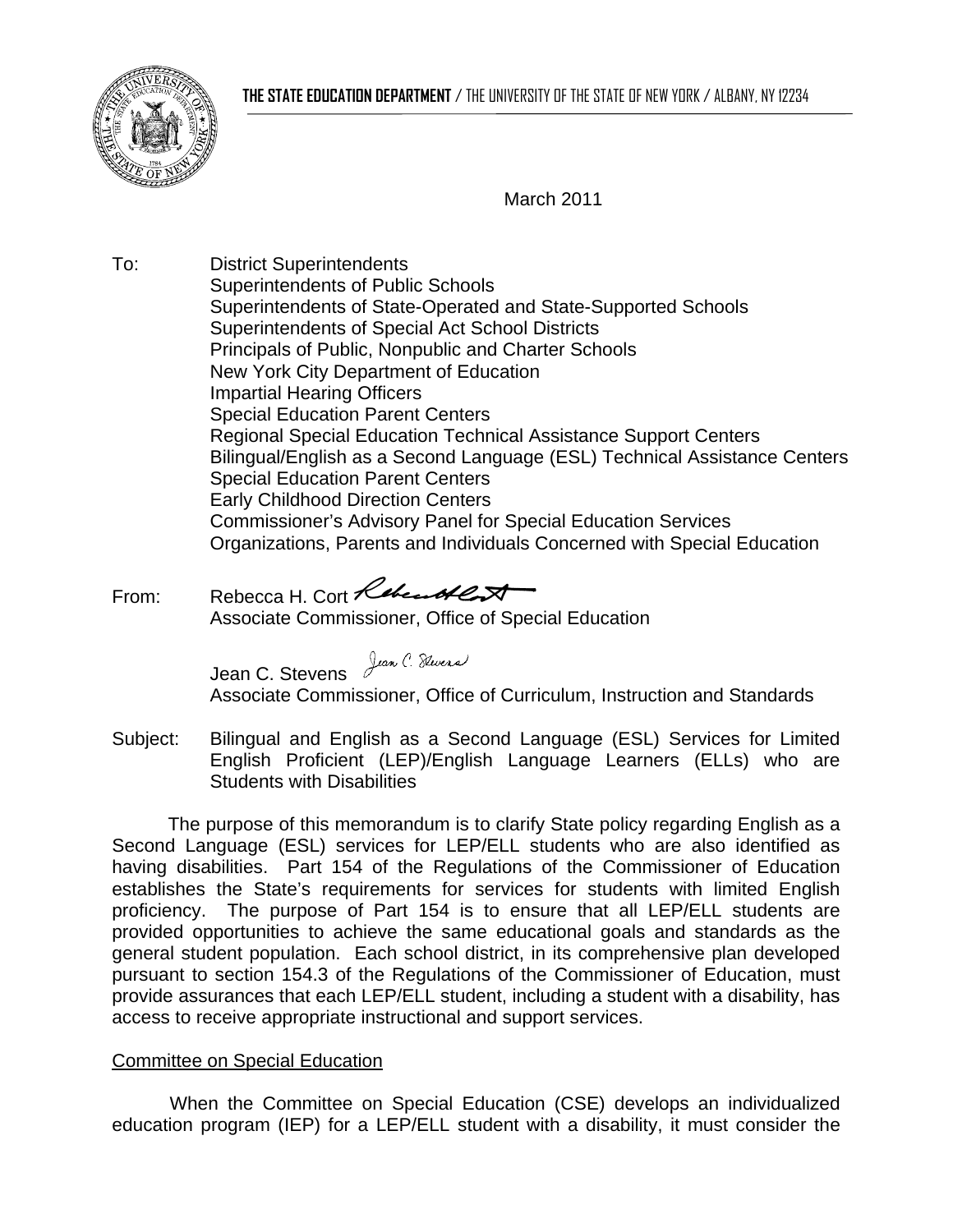language needs of the student as they relate to the student's IEP as well as the special education supports and services a student needs to address his or her disability and to support the student's participation and progress in the general education curriculum. Such considerations include, but are not limited to:

- the student's need for special education programs and services to support the student's participation and progress in English language arts instruction, content area instruction in English and ESL instruction; and
- whether the student needs bilingual special education and/or related services.

LEP/ELL students are entitled to certain testing accommodations<sup>[1](#page-1-0)</sup> during the period of time that they are designated LEP/ELL pursuant to Part 154 and for up to two years immediately after they have achieved proficiency on the New York State English as a Second Language Achievement Test (NYSESLAT). However, it is still the responsibility of the CSE to identify in the student's IEP any individual testing accommodations needed by the student **as a result of his or her disability**, which may include, but are not limited to, the same testing accommodations that the student is entitled to as a LEP/ELL or former LEP/ELL student.

To ensure that the IEPs for LEP/ELL students are appropriately developed, personnel with knowledge of second language needs and how these needs relate to the student's disability should be invited to participate in CSE meetings.

## ESL Program

 $\overline{a}$ 

ESL programs should be considered general education core instruction for all LEP/ELL students. In the first instance, each LEP/ELL student with a disability must be provided the opportunity to participate in the district's ESL program. This may mean that special education services, accommodations, program modifications and/or supplementary supports and services, for example, may be needed to support that student's participation and progress in the ESL program. It may also mean that the CSE may recommend that the ESL program be provided to the student in his/her special class(es).

When the CSE has determined that the student cannot, because of his/her disability, participate in the district's general bilingual education program or freestanding ESL program, it must consider specially designed instructional programs provided by appropriately qualified staff that would:

(1) support the development of the student's skills in the areas of understanding, speaking, reading, writing and communicating in English, through the integration of academic content appropriate for the student's

<span id="page-1-0"></span> $1$  These accommodations include time extension; separate location; third reading of listening selection (English language arts (ELA) exams only); bilingual glossaries (all exams except foreign language); simultaneous use of English and alternative language editions (not allowed for ELA and Foreign Language examinations); oral translation for lower incidence languages (not allowed for ELA and Foreign Language examinations); and writing responses in the native language (not allowed for ELA examinations).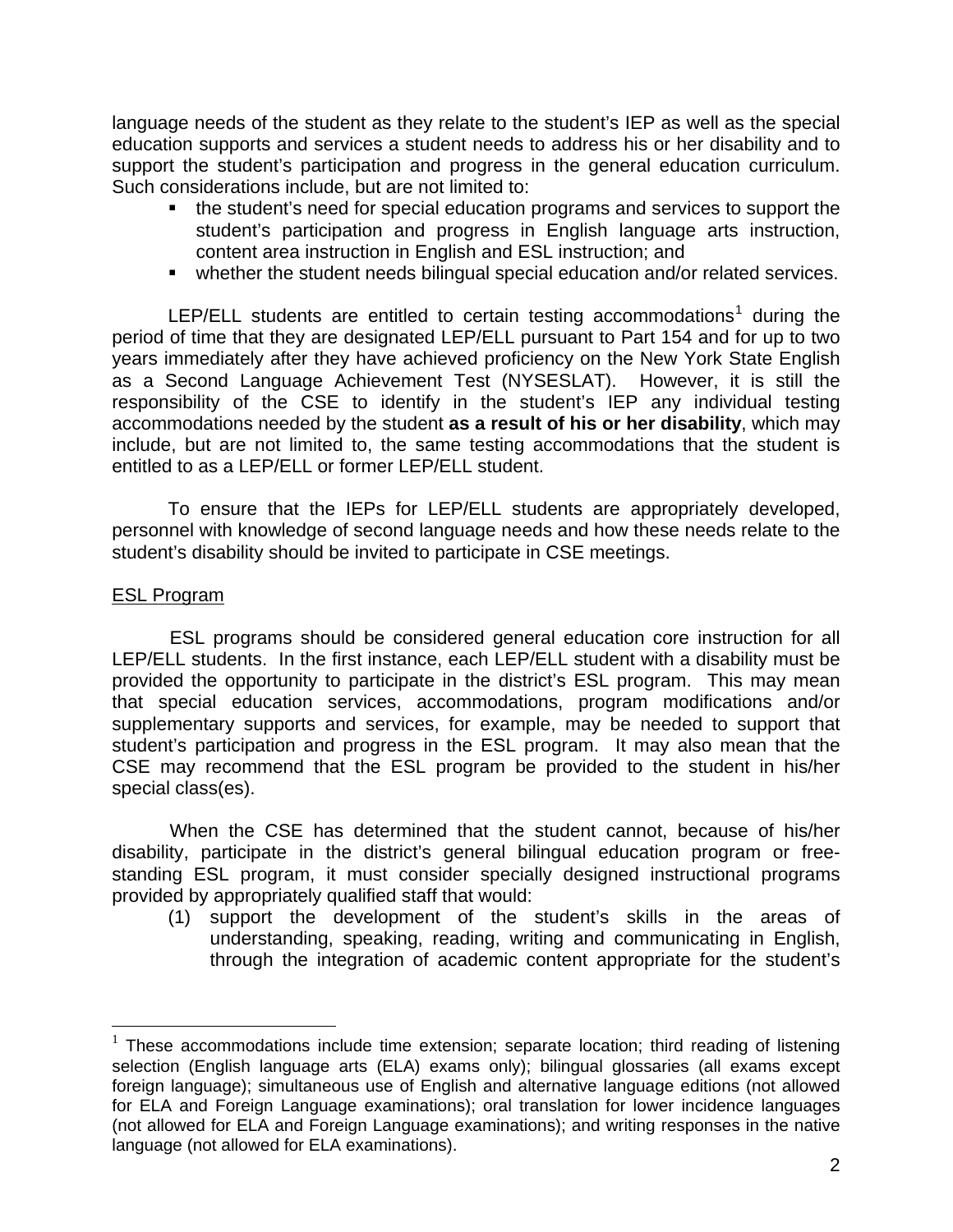age, grade level, English language skills, and level of English proficiency; and

(2) develop the cognitive skills of the LEP/ELL student.

This does not mean, however, that specially designed instruction (e.g., specialized reading instruction or supplemental instruction provided in a resource room) can replace a student's right to access the district's free-standing ESL program as a result of issues such as scheduling or availability of staff to provide such services.

Section 154.3(k)(2) of the Regulations of the Commissioner of Education gives parents the option to "withdraw their children only from participation in a bilingual education program," but not from ESL services. It does not give a CSE or any other district personnel the authority to determine that a student with a disability will not receive any ESL instruction unless the student has been re-designated English proficient pursuant to Part 154 of the Regulations of the Commissioner of Education.

Further, section 154.3(l) of the Regulations of the Commissioner of Education allows the CSE to determine whether the required Part 154 services can be met by participation in general education classes or must be met, in part or in total, through special education programs and services (e.g., a bilingual special class; a special class with ESL instruction provided by appropriately qualified staff in the special class; bilingual counseling). It does not authorize the CSE to determine that a LEP/ELL student with a disability will not receive any services pursuant to Part 154. This section of the Regulations also provides that a student with a disability who is also receiving services pursuant to Part 154 would be counted as both a LEP/ELL student and a student with a disability for purposes of calculating State aid pursuant to section 3602 of the Education Law.

Even if the students are in special classes in the school district, they are entitled to receive ESL and, as appropriate, bilingual education programs of the district. For a student with a disability placed by the CSE in an out-of-district program (e.g., BOCES, approved private school), the CSE should consider how bilingual and/or language arts instructional programs, as such terms are defined in section 154.2 of the Regulations of the Commissioner of Education, can be made available to the student in the out-ofdistrict placement, including, but not limited to consideration of whether the student could participate in the sending public school district's free-standing ESL program.

## Declassification from LEP/ELL Status

Part 154 of the Regulations of the Commissioner of Education establishes that for a student to be declassified from LEP/ELL status and therefore no longer be eligible to receive mandated bilingual education or free-standing ESL programs, the student must score proficient on the NYSESLAT. Scoring proficient on the NYSESLAT is the sole criterion for exiting LEP/ELL status in New York State. Therefore, until a LEP/ELL student, including a student with a disability, scores proficient on the NYSESLAT, the district is responsible to address the student's language needs pursuant to Part 154 of the Regulations of the Commissioner of Education and the student is, for accountability reporting purposes, a LEP/ELL student. This is true regardless of whether the student